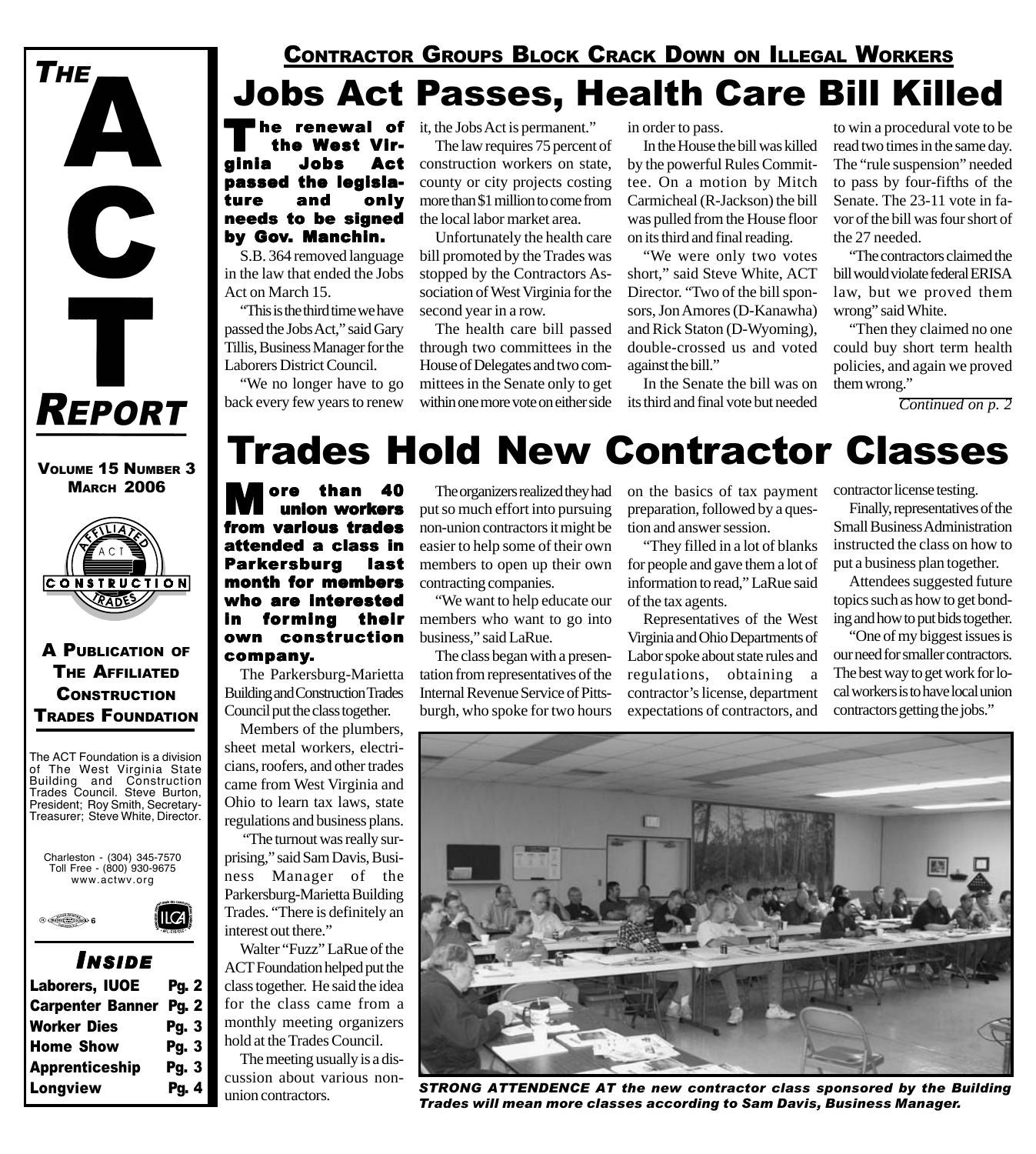The Laborers'<br>International<br>... Union and the International Union of of Operating Engi- Engineers announced on February 14 they were leaving the National Building **Trades Department** of the AFL-CIO.

The unions set March 1 as the date of their departure.

Both unions are still members of the AFL-CIO.

In West Virginia the affiliates of both international unions are still members of the West Virginia State Building Trades and of local building trades councils as well as the WV AFL-CIO.

The move prompted harsh criticism by Edward Sullivan,

### *Jobs Act*

#### *CONTINUED FROM P. 1*

"Then they tried to make it a union issue and even attacked prevailing wage laws, it was not a pretty sight."

The bill would have required contractors on public works projects to show at least 75 percent of their work force was covered by health insurance.

"I can't understand why the contractors we work with, who share our concerns about rising health care costs, would fight this bill so hard," said Ronnie Burdette, Business Manager, Operating Engineers Local 132.

Another bill blocked by a contractor group was S.B. 426 which imposed penalties for contractors who use illegal workers, or use sub-contractors who use illegal workers.

The bill was written by legislators from the northern panhandle together with members of the Upper Ohio Valley Building Trades Council.

president of the Building and Construction Trades Department, AFL-CIO.

At the same time he called on state and regional councils to wait for future orders on how to deal with the disaffiliations.

The Laborers and Operators wasted no time in announcing their plans to form a new group called the National Construction Alliance, an independent labor organization comprised of six basic trade unions modeled on the National Heavy & Highway Alliance.

The BCTD had already lost the Carpenters and Teamsters, both of which plan to participate in the new group.

Similarly the mechanical trades on the national level have said they will form an alliance of their own.

Again the CAWV opposed the bill and were joined by the West Virginia Home Builders Association.

And again Del. Amores (D-Kanawha) worked against the bill, this time by refusing to put it on the House Judiciary Committee agenda where he is chairman.

"We've lost jobs for our members to contractors who use illegal workers," said Bill Dean, President of the Upper Ohio Valley Building Trades. "This law would have been a good tool to stop illegal contracting activity."

A bill to rewrite rules on how workers who have been poisoned with asbestos and silica dust failed to make it out of a committee this year.

S.B. 474 claimed to make it easier for those who have deadly asbestosis, silicosis and related diseases to go to court and get compensation but lawyers representing workers showed it will do the opposite.

The Laborers and Operators noted a list of key issues they claim were not being addressed by the BCTD which they felt were crucial.

They demanded that the voting structure of the BCDT be changed to be weighted towards membership numbers.

Elimination of the "Green Book" of jurisdictional agreements between building trade unions, used in resolving work assignment disputes, and a review of the department's budget were also at issue.

They also pressed for the res-

ignation of Ed Sullivan, the current President of the department.

News reports quote Laborers President Terry O'Sullivan saying "We cannot stand idly by tied to a past that promises only further decline for construction workers, their unions and employers."

Operating Engineers President Vincent Giblin said he wanted to see changes in the AFL-CIO's Building Trades Council's issues focus and approach to jurisdictional disputes, but those changes were refused.

Ed Sullivan lashed back claim-

ing both unions had ample opportunity to address their concerns by staying in the organization.

Local building trades leaders are unsure what the consequences of these national actions will be on day-to-day operations of local unions and councils.

"We will have to see what the folks in DC decide in the next few months" said Roy Smith, secretary-treasurer of the WV State Building Trades.

"And we should make our voices heard to our leaders about where we want our organizations to go."

#### *Carpenters Use Banner to Inform Public*



*THE MID-ATLANTIC REGIONAL COUNCIL of Carpenters (MARCC) decided to use a banner reading "Shame on M. Zafrullah Khan" to let the public know about a Charleston project.*

*Local carpenters stood outside Charleston Area Medical Center (CAMC) to protest the hiring of contractors MARCC employees say do not provide health care and pay wages lower than the local standard. According to Joe Harmon, of the Carpenters, Khan, a heart surgeon based at CAMC, hired low-paying contractors to build a new office building on Chesterfield Avenue.*

*"When people work for less it hurts all of us by lowering the standard of living," said Harmon.*

*Harmon pointed out the dispute was not with CAMC.*

*CMD Plus, of Charleston is listed as the general contractor on the job. Khan works at Thoracic Cardiovascular Associates Inc. He recently made headlines as the spokesperson for a group of heart surgeons who boycotted the CAMC General Hospital trauma unit in December claiming unfair oncall pay. The boycott ended last month.*

*The doctors had demanded \$2500 for daily on-call pay, whether they actually were called in or not. Records revealed the heart surgeons rarely had to respond during their on-call time.*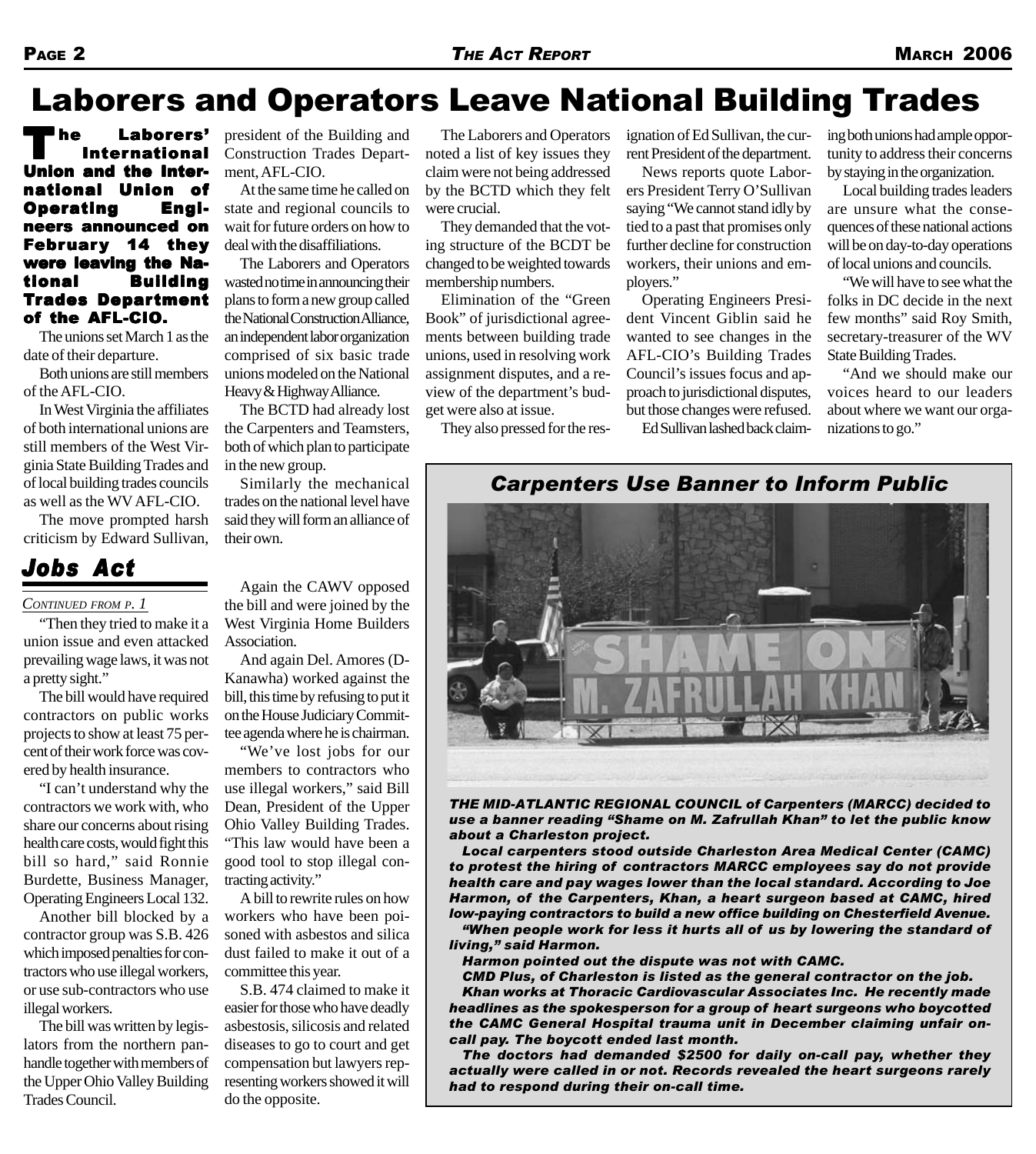### Fire Kills Construction Worker at Power Plant

**A** fire at the<br>American Electric Power's (AEP) coal-fired, Kammer-Mitchell Plant, Mitchell Plant, killed one worker and trapped three others for hours at the top of a 1000 foot stack.

The incident took place Saturday night, March 4 at the Marshall County plant.

Gerald W. Talbert, 27, a member of the Boilermakers Union, was found dead on Monday March 6. Talbert had recently relocated from Indiana.

Talbert was part of a crew

installing fiberglass lining inside the 1000' tall smokestack when the blaze erupted Saturday night at about 7:30 p.m.

Three workers had to escape by going to the top of the stack. A Maryland State Police helicopter picked them up, at about ten p.m. after being trapped for two hours above the flames. Rescuers lowered a basket to the smokestack and lifted off each of the three survivors individually.

The three workers were all in stable condition and taken to area hospitals.

Talbert was stuck inside the stack in a manlift.

The workers were employed

by Pullman Power LLC, a contractor AEP hired to build the new stack at the Mitchell Plant.

According to Pullman officials it took crews several hours to lower the cage in which Talbert had been working, high up inside the tower. Fire officials decided to let the fire burn itself out before trying to enter the stack.

OSHA officials are investigating the incident. Work was stopped by AEP on a similar Pullman Project at its Mountaineer Plant, and it will not resume until a cause of the Mitchell fire

is determined and steps are taken to prevent a similar accident at Mountaineer.

Officials from Boilermakers Local 667 have been on site participating in the investigation.

Pullman is a subsidiary of Structural Group, a specialty contractor located in Hanover, Maryland. The company, formerly known as Pullman Power Products, was bought in 2000.

By 2010, Columbus, Ohiobased AEP plans to spend more than \$4 billion on major pollution-control upgrades at eight

UA Booth at Home Show

plants in four states. In West Virginia, the company will spend more than \$2 billion dollars to install sulfur-dioxide scrubbers at its John Amos plant outside of St. Albans, the Mountaineer Plant at New Haven, and the Mitchell Plant, in Moundsville.

Talbert was married with two children and his wife is pregnant with their third. Contributions to the family can be sent to:

Tiffany Talbert c/o Carpenters Local 546 3000 South Old US 41 Vincennes, IN 47591

### Millwrights, Painters Take Apprentices

#### illwrights Local 1755 will be taking apprenticeship applications April 10 - 21.

The program covers 40 counties in WV and two in Ohio.

Training in all aspects of Millwright work includes welding, optical instruments, engineering principles, safety and mathmatics.

Applicants must apply at locations in Parkersburg, Bridgeport or Charleston at certain dates and times. To find out details call 422-1593 or go to www.millwright1755.com.

The apprenticeship term is 10,000 hours and consists of onthe-job training as well as related classroom training.

Applicants must have transcripts of school courses and grade, a birth certificate, record of previous work experience and a DD 214 military discharge, if applicable.

A written test, mechanical aptitude test, substance abuse test

and physical examination will be required for successful applicants.

Painters District Council 53 takes applications year-round at their offices in Wheeling; Steubenville, OH; Clarksburg; Parkersburg; Kenova; and Charleston.

Call 343-8259, ext. 12, for the dates and times for each location or for more information.

The program offers a three year apprenticeship for Painters, Drywall Tapers, and Glaziers, and a two year apprenticeship for Hydro-Blaster Vacuum Technicians.

Applicants must be at least 18 years of age, have a high school degree or GED equivalent and be physically capable of performing the essential functions of the apprenticeship program.

As with all apprenticeship programs of the building trades both the Millwrights and Painters consider all applicants without regard to race, color, religion, national and ethnic origin or sex.

**P**lumbers and<br>Pipefitters Local 83, Wheeling, was among many local groups participating in the Home and Garden Show sponsored by the

The three day event, held in

Wheeling Chamber

of Commerce.

mid February, was attended by more than 10,000 area residents and was considered a big success.

Local 83 set up a display featuring educational videos, training manuals and equipment relating to their industry.

"We were able to raise awareness about the apprenticeship training our members

receive," said Joe Oakland, organizer for the WV State Pipe Trades Association.

According to Oakland many apprentices volunteered their time to staff the booth. Lots of pro-union give-away's were on hand and the public was invited to sign up for a drawing to win an American flag.



*MANNING THE UA booth at the Wheeling Home and Garden Show are (back row, from left) Jason Dean, second year apprentice; Roy Estep, Instructor; Adam Cetorelli, first year apprentice (front row, from left) Timmy Shia, Jr. First year apprentice; Travis Beckett, second year; Pete Keller, second year.*